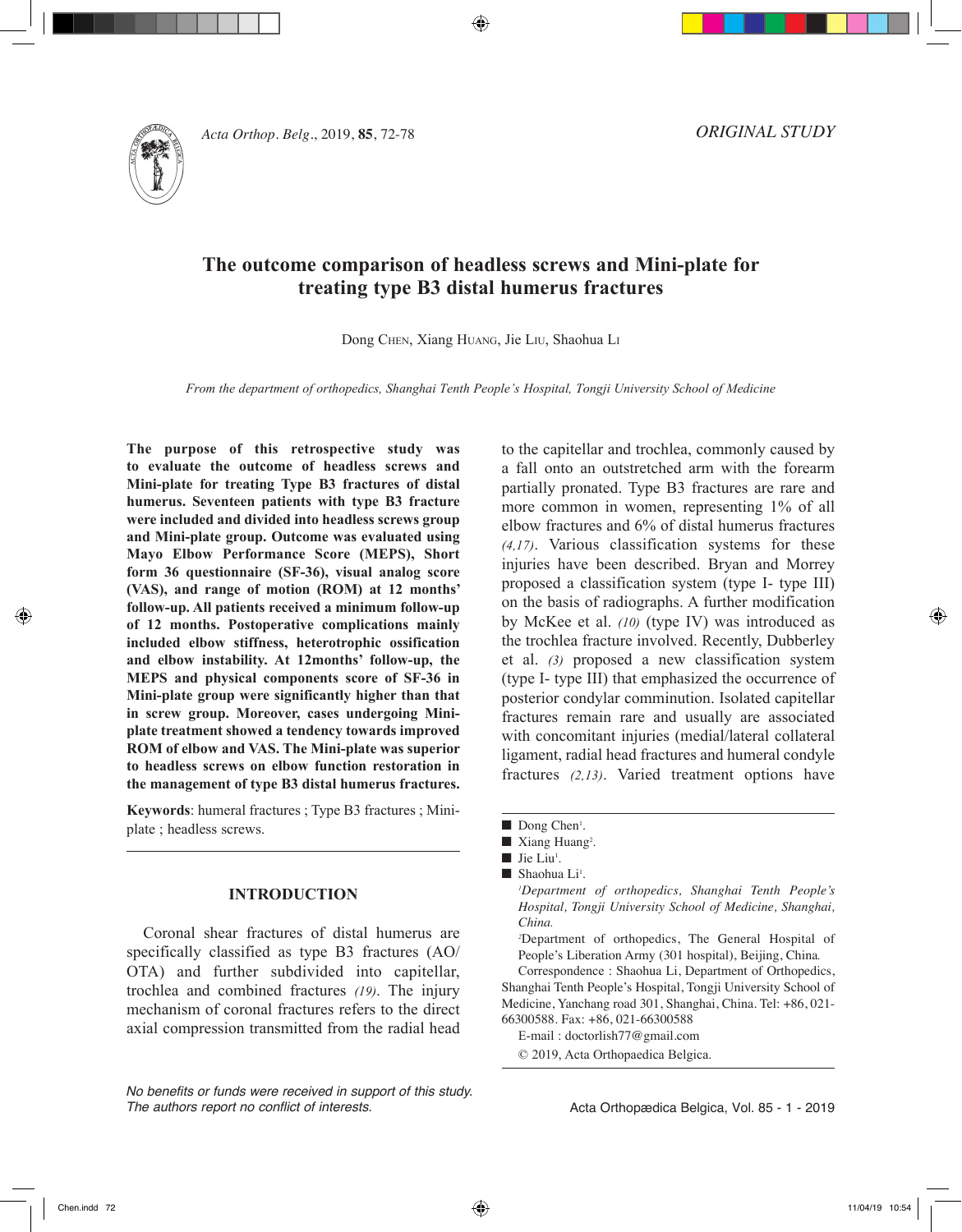⊕

been proposed, including conservative treatment, fragment excision, arthroscopic reduction, internal fixation and total elbow arthroplasty *(5,18)*. Conservative treatment is seldom adopted due to the poor outcomes. Simple fragment excision only performed when internal fixation is impossible with severe comminution or limited amount of subchondral bone. Headless screws, Kirschner wires, cancellous screws and locking plate have been widely used and become more popular recently *(2,14)*. Some studies suggest that isolated capitellar or trochlea fractures with complete fragment, can be treated with headless screws and have achieved high union rate and good outcomes *(18)*. But, when posterior condylar of humerus is incomplete, screws alone can hardly obtain effective fixation. Up to now, very few studies have reported outcomes of Mini-plate for treating type B3 fractures. In this study, we retrospectively compared F3® Mini plate with Acutrak headless screws in the management of type B3 distal humerus fractures.

### **PATIENTS AND METHODS**

Between 2003 and 2014, 17 patients with type B3 fractures were reviewed. Fracture type and concomitant injuries were determined based on anteroposterior/ lateral radiographs, CT scans and three dimensional (3D) reconstruction technique. All patients were surgically treated by the same medical team

#### **Design of the study**

This was a retrospective study of type B3 fractures of distal humerus we performed in our trauma lever I center.

### **Inclusion criteria**

Type B3 distal humerus fractures. Surgical treated by Acutrak screws or F3® plate. No previous injuries or surgery in ipsilateral elbow, and no serious cardiac or mental problems.

### **Exclusion criteria**

Open fractures, pathological fractures, incomplete clinical records, children with capitellar fractures, severe cognitive impairment.

### **Surgical techniques**

Lateral approach was applied in most cases while posterior approach through olecranon osteotomy was applied when posterior trochlea and median part of trochlea were involved. A lateral skin incision was located at 5cm proximal to the elbow extending towards the radial head. The incision can be extended toward the proximal end of the humerus by splitting the origin of the radial wrist extensors. Pronating the forearm to move the radial nerve away from the operative region. Distal humerus articular was exposed through Kocher interval and fragments were temporarily fixated using K-wires. After checking fracture reduction using C-arm fluoroscopy, 3.5 mm standard headless compression screws (Acutrak)were used to stabilize the fracture, the screws were inserted in an anterior to posterior direction through at least 2 different angles. For plate group, additional F3® Fragment Plating System (Zimmer Biomet) were applied to provide posterior support and lateral stability (Fig 1). Concomitant injuries were fixated simultaneously.



*Fig. 1.*  $-$  3.5 mm Acutrak headless screws (A) and F3<sup>®</sup> Fragment Plating System (Zimmer Biomet) (B). This kind of mini-plate with easy-moulding property (C) offers strong fixation and minimum tissue irritation

Acta Orthopædica Belgica, Vol. 85 - 1 - 2019

◈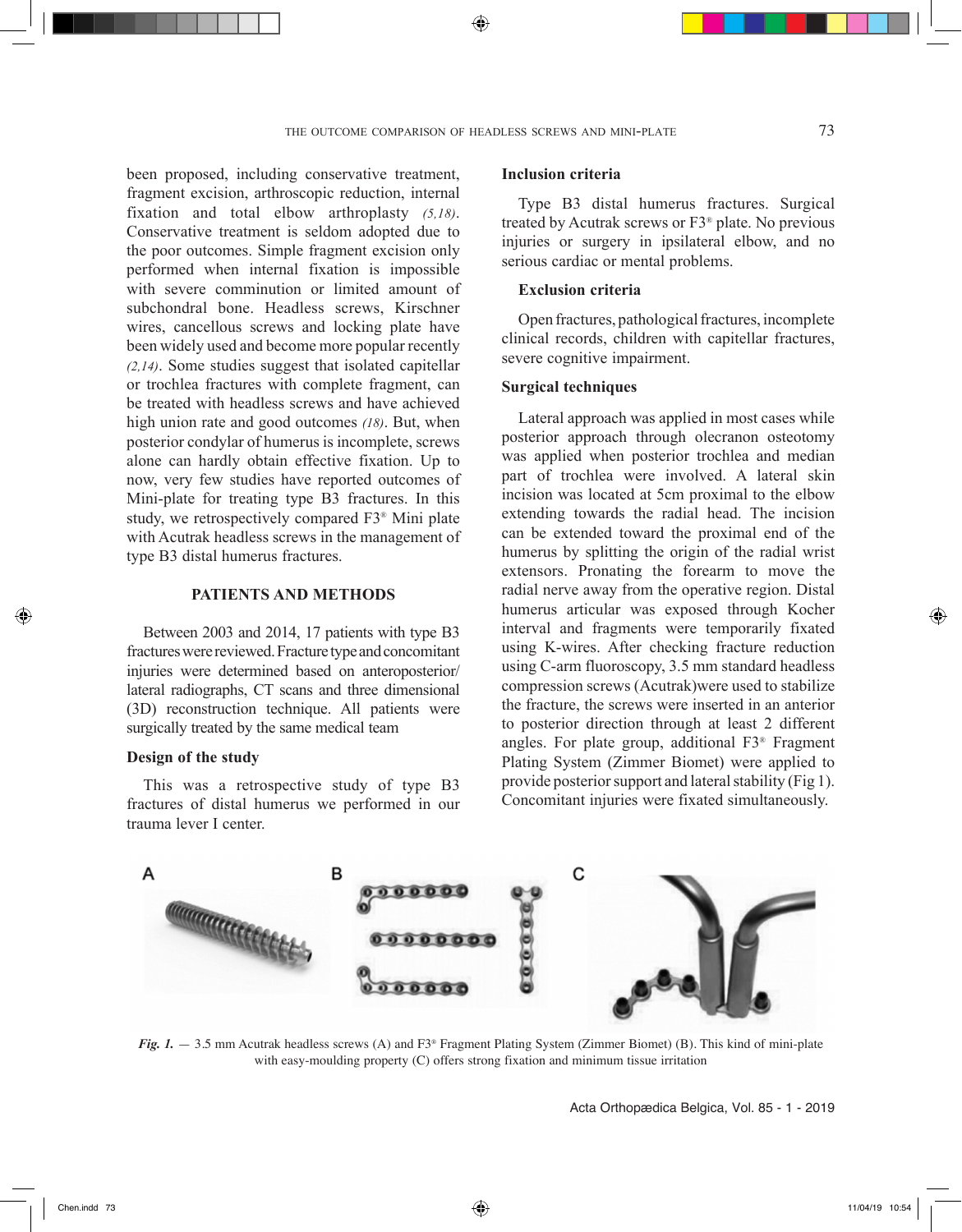### **Postoperative management**

Postoperatively, the elbow was immobilized in an arm sling with approximately 90° of elbow flexion for 1 week. Active rehabilitation program was initiated once the sling was removed.

## **Radiographic and functional evaluation**

Anteroposterior and lateral radiographs of the elbows were evaluated for fracture healing assessment and the presence of periarticular ossification. Degenerative changes were evaluated using the Broberg and Morrey classification. Visual analog score (VAS) and elbow range of motion (ROM) were recorded at the 12 months' follow-up. Stability of the elbow was evaluated on the basis of physical examination while functional outcome was evaluated according to Mayo Elbow Performance Score (MEPS) and Short form 36 questionnaire (SF-36).

### **Statistical analysis**

◈

All statistical analyses were performed using the SPSS 19.0 in this study. T test was used to compare the difference between groups for normally distributed data. For abnormally distributed data, Mann–Whitney U test was performed to compare the difference.  $P < 0.05$  was considered to be statistically significant.

#### *Ethics*

The study design was approved by the Institutional Review Board of the Shanghai Tenth People's Hospital of TongJi University. The procedures were in accordance with the ethical standards of committee of Shanghai Tenth People's Hospital on human experimentation, and with the Helsinki Declaration.

### **RESULTS**

All fractures healed and every patient received a minimum of 12 months' follow-up  $(13.82 \pm 2.27)$ . Representative cases were shown in Fig 2 and Fig 3. According to AO/OTA classification, 17 type B3 fractures were subdivided into 7 type B3.1 and 10 type B3.3 fractures. Lateral approach was applied in 14 patients while posterior approach was used



*Fig. 2.* - Representative case of type B3.1 fracture treated with Acutrak headless screws. Lateral view of the fracture (A). Anteroposterior view (B) and lateral view (C) of sagittal fixation with headless screws

Acta Orthopædica Belgica, Vol. 85 - 1 - 2019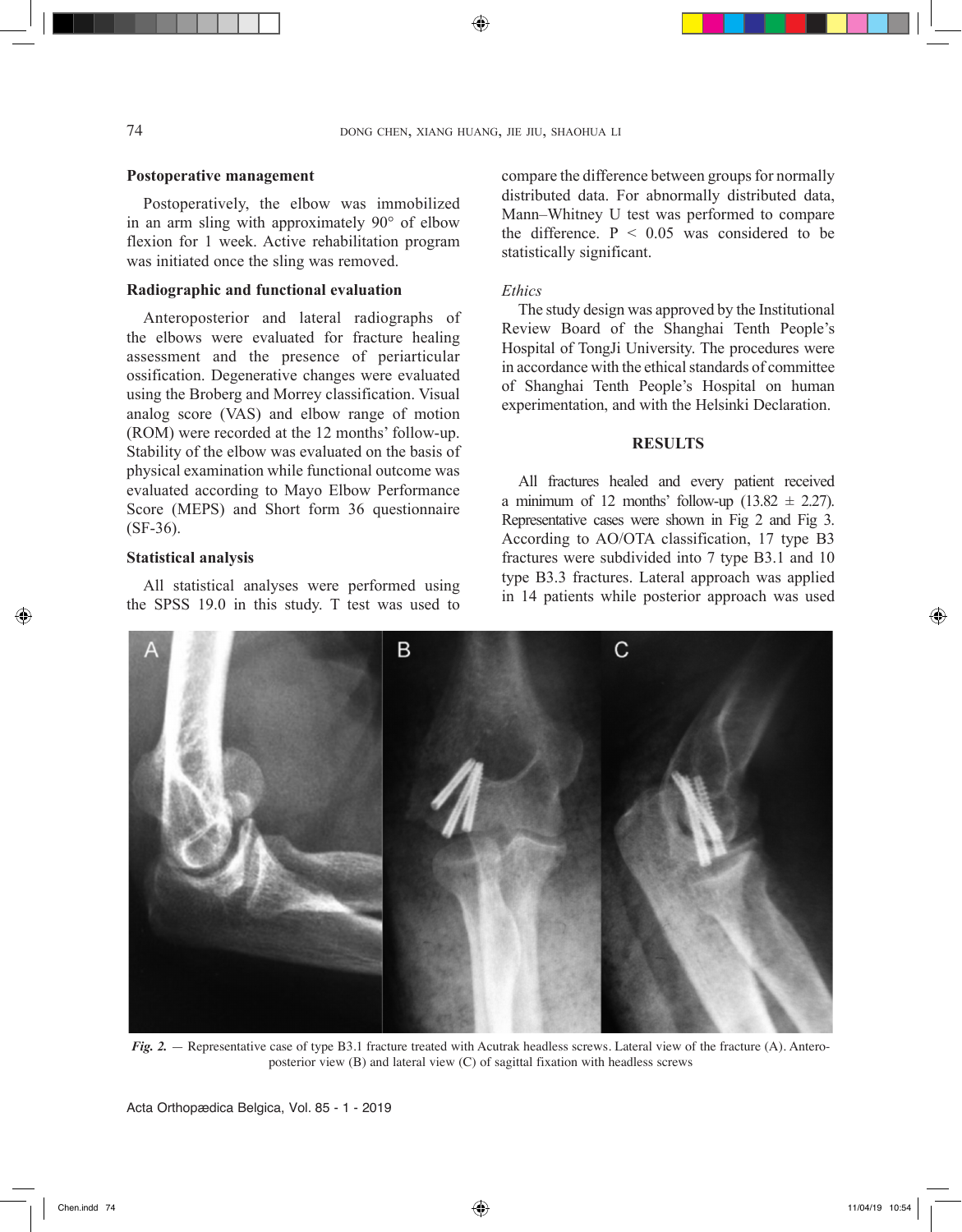the outcome comparison of headless screws and mini-plate 75



*Fig. 3.* — Representative case of type B3.3 fracture treated with F3<sup>®</sup> plate and headless screws. Classical "double arc" sign that has capitellar (yellow arrow) and trochlea (white arrow) involvement (A). Antero-posterior view (B) and lateral view (C) of multiple plane fixation using F3® plate and headless screws. Concomitant injury (radial head fracture) was simultaneously fixed

in 3 cases with posterior trochlea and median part of trochlea involved. Concomitant injuries included 3 radial head fractures (Mason type I, type II), 3 condyle fracture of humerus and 1 ligament injury. Elbow stiffness, elbow instability and heterotrophic ossification were the major complications following surgery. Demographic and clinic details were shown in Table I. At 12 months' follow-up, the MEPS averaged 84.44  $\pm$  5.27 in plate group, higher than  $78.13 \pm 4.58$  in screw group (P = 0.019). The mental components score (MCS) of SF-36 reached 61.29  $\pm$ 11.40 (Plate) and  $53.37 \pm 6.38$  (Screw) (P = 0.103), while a significant higher physical components score (PCS) of SF-36 was obtained in plate group  $(66.00 \pm 6.74)$  compared with screw group (55.00)  $\pm$  8.87, P = 0.011). Moreover, cases undergoing Mini-plate treatment showed a tendency towards improved ROM of elbow and VAS, despite the statistical difference was not significant (Table 2)

### **DISCUSSION**

The management of type B3 coronal fractures include conservative and operative techniques. Several studies have reported outcomes after closed reduction with 2-4 weeks immobilization. Not surprisingly, failure to obtain anatomic reduction (success rates as low as 50%) is the main disadvantage of non-operative treatment with longer duration of immobilization. Persistent immobilization no less than 3 weeks may contribute to elbow stiffness and reduced elbow ROM *(12)*. Cutbush K et al. *(1)* have proposed that 3 weeks or less of immobilization is insufficient for the fracture union. Too early elbow exercise within this period may increase the risk of fracture displacement. Good to excellent results of non-operative treatment are more likely achieved in patients with simple fractures (especially for type B3.1) that only have the capitellar involvement without associated injuries.

Operative management comprises of fragment resection, open reduction and internal fixation (ORIF), arthroscopic reduction and internal fixation (ARIF) and elbow athroplasty. There is concern that resection of the capitellar fragment may cause valgus deformity and instability of the elbow *(6,11).* However, Sabo MT et al. *(15*) have suggested that the capitellar does not contribute significantly to

Acta Orthopædica Belgica, Vol. 85 - 1 - 2019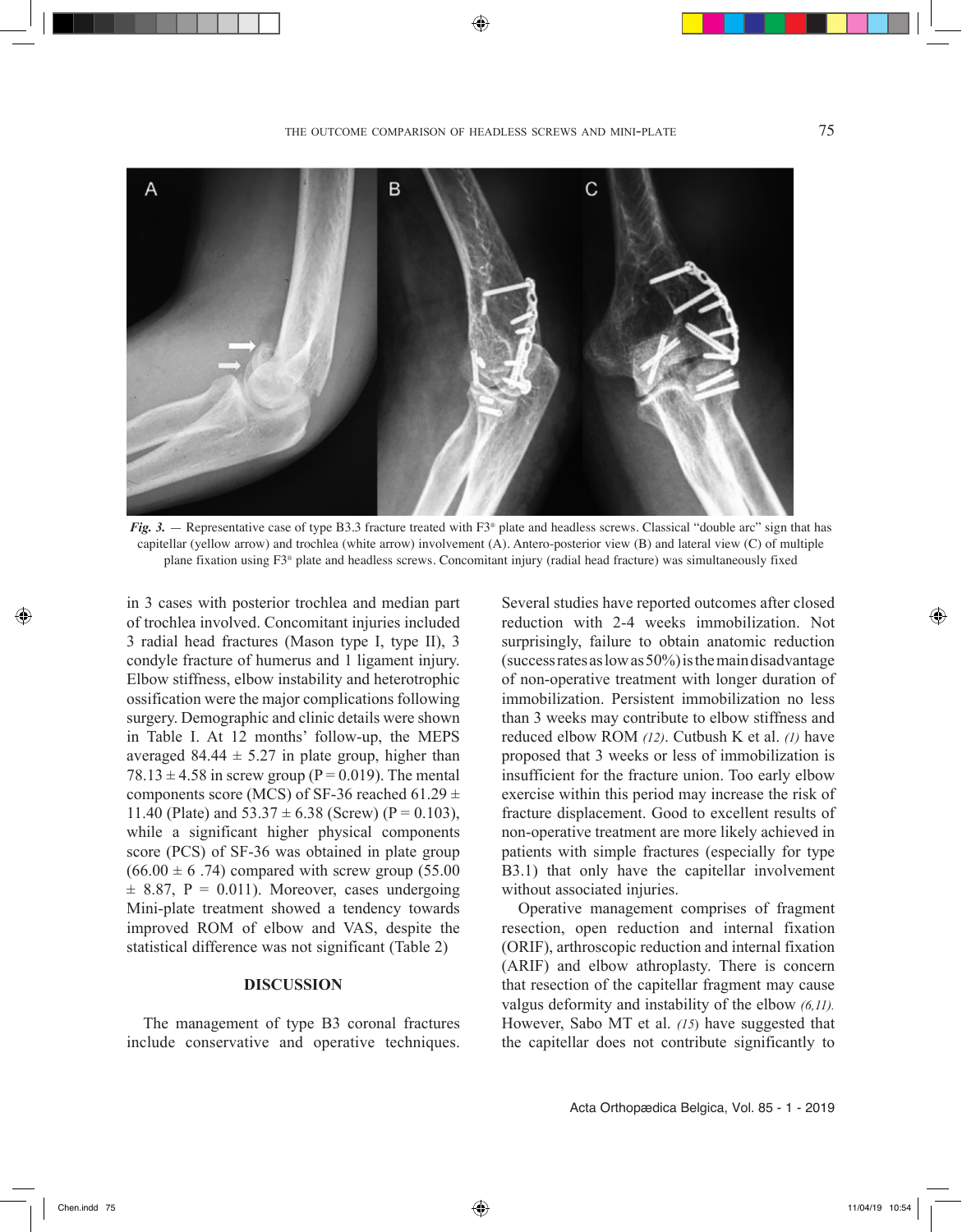# 76 dong chen, xiang huang, jie jiu, shaohua li

⊕

|                            | <b>Headless Screws</b> | Mini-Plate | $\mathbf{P}$ |
|----------------------------|------------------------|------------|--------------|
| Cases                      | 8                      | 9          |              |
| Gender                     |                        |            | 0.486        |
| male                       | $4(50\%)$              | 3(33%)     |              |
| female                     | $4(50\%)$              | 6(67%)     |              |
| Fracture type              |                        |            | 0.819        |
| Type 3.1                   | 3(38%)                 | 4(44%)     |              |
| Type 3.3                   | 5(62%)                 | 5(56%)     |              |
| Age (years)                | $35.75 \pm 5.55$       | 34.22±5.14 | 0.564        |
| Concomitant injury         |                        |            | 0.656        |
| radial head fracture       | 1(13%)                 | 2(22%)     |              |
| humeral condyle fracture   | 2(25%)                 | $1(11\%)$  |              |
| ligament injury            | $0(0\%)$               | $1(11\%)$  |              |
| Complications              |                        |            | 0.223        |
| elbow stiffness            | $0(0\%)$               | $1(11\%)$  |              |
| elbow instability          | 1(13%)                 | $0(0\%)$   |              |
| heterotrophic ossification | 1(13%)                 | $0(0\%)$   |              |
| Follow-up (months)         | $13.38 \pm 2.13$       | 14.22±2.44 | 0.460        |

#### Table I. — Demographic and clinic

Table II. — Outcome assessment

|             | <b>Headless Screws</b> | Mini-Plate         | P        |
|-------------|------------------------|--------------------|----------|
| <b>MEPS</b> | $78.13\pm4.58$         | 84.44±5.27         | $0.019*$ |
| $SF-36$     |                        |                    |          |
| <b>MCS</b>  | $53.37\pm 6.38$        | $61.29 \pm 11.40$  | 0.103    |
| <b>PCS</b>  | $55.00\pm8.87$         | $66.00\pm 6.74$    | $0.011*$ |
| <b>VAS</b>  | $0.83 \pm 0.47$        | $0.59 \pm 0.36$    | 0.245    |
| <b>ROM</b>  |                        |                    |          |
| flexion     | $96.00\pm8.59$         | $106.11 \pm 10.02$ | 0.042    |
| extension   | $3.88 \pm 2.23$        | $6.67 \pm 3.39$    | 0.067    |
| pronation   | $69.25 \pm 4.06$       | $71.00\pm5.43$     | 0.468    |
| supination  | $58.00 \pm 10.47$      | $61.89 \pm 15.22$  | 0.554    |

MEPS Mayo Elbow Performance Score. SF-36 Short form 36 questionnaire. MCS Mental Components Score. PCS physical components score. VAS Visual Analog Score. ROM Range of Motion.

elbow stability. Moreover, the exposed cancellous bone in direct contact with soft tissues may lead to articular adhesions *(17)*. It should be pointed out that fragment resection either by open technique or arthroscopically can be a reasonable option when the severity of the comminution preclude the fixation. Elbow athroplasty is performed only for the elderly with comminuted fractures when the osteosynthesis is impossible. ORIF has been regarded as the most promising operative management to achieve stable anatomic reduction and to avoid valgus deformity, elbow instability. The implants include cancellous

◈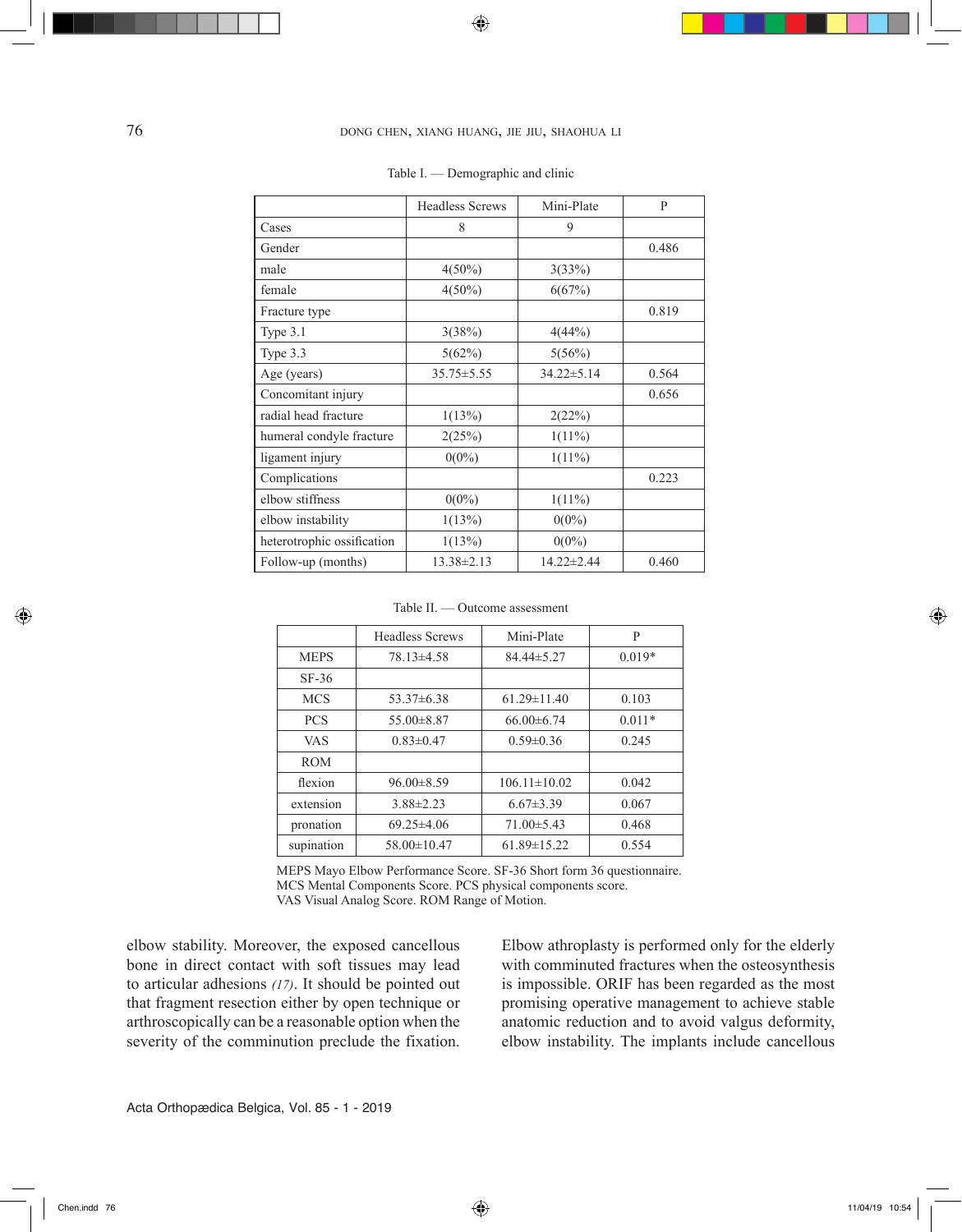⊕

screws, headless screws, Herbert screws, Kirschner wires and locking compression plate *(9)*. Heck S et al. *(7)* have reported the good clinical results achieved by using fine-threaded Kirschner wires. Vaishya R et al. *(18)* have applied headless doublethreaded compression screws in the management of capitellar fractures, obtaining favorable outcomes. Besides, Singh AP et al. *(16)* have reviewed patients with satisfactory outcomes following Herbert screws treatment. There still exist controversy regarding direction of screws insertion. Both in-out direction and out-in direction for screws insertion have merits and drawbacks. From posterior to anterior (out-in), cartilage damage could be avoided and screws are more easily to remove, but injury of posterior soft tissue is inevitable. From anterior to posterior (in-out), more strength of fixation is acquired with little damage on the cartilage *(8)*. In our practice, we prefer the in-out insertion, for the reason that the main blood supply of the capitellar is from posterior soft tissues, and anterior fixation can be easily performed. Osteonecrosis, implant failure and posttraumatic osteoarthritis rarely occurred.

Usually, for isolated capitellar and trochlea fractures, application of headless screws or Herbert screws could achieve favorable outcomes *(14,16)*. But for comminuted fractures or have lateral condyle of the humerus involvement, especially for Dubberley type B fractures with incomplete posterolateral condyle of the humerus, screws can hardly acquire ideal strength of fixation and the outcome might benefit from additional plate application. F3® Fragment Plating System we used in this study offers low profile but strong fixation in a locked plating construct, easy- moulding, and is perfect for non-load bearing stabilization and fixation of small bone fragments. Up to present, very few studies have reported F3® plate in the management of distal humerus fractures. In our study, we reported 17 cases of type B3 fractures undergoing internal fixation of Acutrak headless screws and F3®plate. We assessed the overall elbow-specific functional outcomes using MEPS, VAS, ROM and SF-36 as well. We observed better elbow function restoration, higher MEPS and PCS of SF-36 in groups treated with F3® plate. Moreover, the F3® plate group showed a tendency towards

improved ROM of elbow and VAS, despite the statistical difference was not significant. Additional plate application could not only play a role in anterior anti-sliding stability but provide lateral and posterior support. Furthermore, multiple plane fixation of the fracture by combination of Acutrak screws and F3® plate, could obtain maximum strength of fixation and stability than monoplane fixation (sagittal) achieved in screws, more like the theory applied in vertical fixation of dual plates in the treatment of intercondylar fracture of humerus. We concluded that F3<sup>®</sup> plate was superior to Acutrak headless screws on elbow function restoration in treating type B3 distal humerus fractures.

#### **REFERENCES**

- **1. Cutbush K, Andrews S, Siddiqui N.** *et al*. Capitellar fractures-is open reduction and internal fixation necessary? *J Orthop Trauma* 2015 ; 29 : 50-53.
- **2. Doornberg JN, van Duijn PJ, Linzel D.** *et al.* Surgical treatment of intra-articular fractures of the distal part of the humerus. Functional outcome after twelve to thirty years. *J Bone Joint Surg Am* 2007 ; 89 : 1524-1532.
- **3. Dubberley JH, Faber KJ, Macdermid JC.** *et al.* Outcome after open reduction and internal fixation of capitellar and trochlear fractures. *J Bone Joint Surg Am* 2006 ; 88 : 46-54.
- **4. Grantham SA, Norris TR,Bush DC.** Isolated fracture of the humeral capitellum. *Clin Orthop Relat Res* 1981 ; 262-269.
- **5. Guitton TG, Doornberg JN, Raaymakers EL.** *et al.*  Fractures of the capitellum and trochlea. *J Bone Joint Surg Am* 2009 ; 91 : 390-397.
- **6. Guitton TG, Zurakowski D, van Dijk NC,Ring D.** Incidence and risk factors for the development of radiographic arthrosis after traumatic elbow injuries. *J Hand Surg Am* 2010 ; 35 : 1976-1980.
- **7. Heck S, Zilleken C, Pennig D,Koslowsky TC.**  Reconstruction of radial capitellar fractures using finethreaded implants (FFS). *Injury* 2012 ; 43 : 164-168.
- **8. Lopiz Y, Rodriguez-Gonzalez A, Garcia-Fernandez C, Marco F.** Open reduction and internal fixation of coronal fractures of the capitellum in patients older than 65 years. *J Shoulder Elbow Surg* 2016 ; 25 : 369-375.
- **9. Mahirogullari M, Kiral A, Solakoglu C.** *et al.* Treatment of fractures of the humeral capitellum using herbert screws. *J Hand Surg Br* 2006 ; 31 : 320-325.
- **10. McKee MD, Jupiter JB, Bamberger HB.** Coronal shear fractures of the distal end of the humerus. *J Bone Joint Surg Am* 1996 ; 78 : 49-54.
- **11. Mighell M, Virani NA, Shannon R.** *et al.* Large coronal shear fractures of the capitellum and trochlea treated with

Acta Orthopædica Belgica, Vol. 85 - 1 - 2019